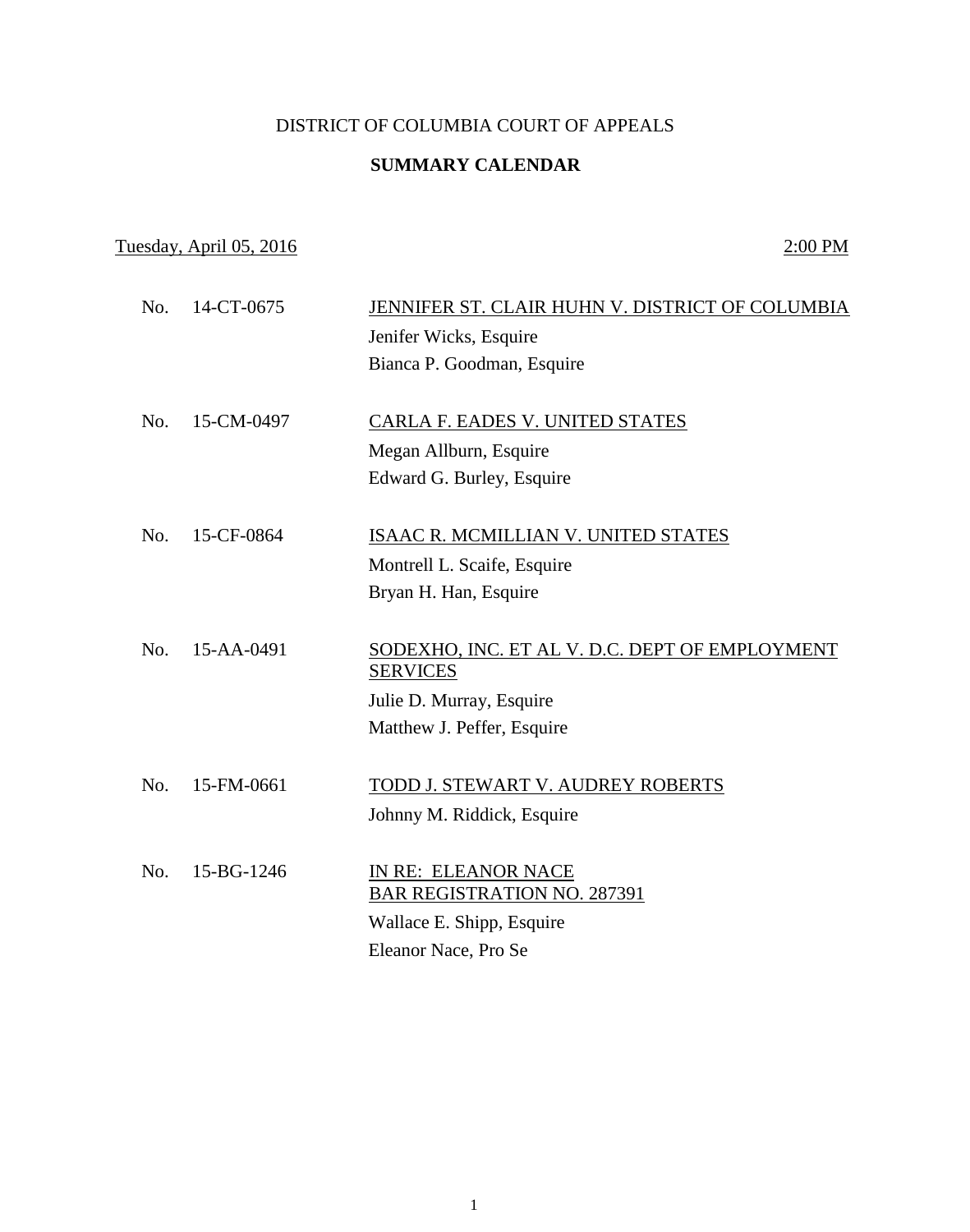|     |                                | Richard S. Stolker, Esquire                               |          |
|-----|--------------------------------|-----------------------------------------------------------|----------|
|     |                                | David P. Saybolt, Esquire                                 |          |
|     |                                |                                                           |          |
| No. | 15-CM-0636                     | <b>SCOTTIE L. VAIL V. UNITED STATES</b>                   |          |
|     |                                | Stewart Inman, Esquire                                    |          |
|     |                                | Melissa M. Price, Esquire                                 |          |
| No. | 15-CM-0354                     | <b>NYIA C. GORE V. UNITED STATES</b>                      |          |
|     |                                | Bryan P. MacAvoy, Esquire                                 |          |
|     |                                | Matthew Evan Kahn, Esquire                                |          |
|     |                                |                                                           |          |
| No. | 15-CF-0540                     | RALPH JOHNSON V. UNITED STATES                            |          |
|     |                                | Mindy A. Daniels, Esquire                                 |          |
|     |                                | L. Jackson Thomas, II, Esquire                            |          |
|     |                                |                                                           |          |
| No. | 14-AA-0805                     | ARLENA CHANEY V. D.C. RENTAL HOUSING<br><b>COMMISSION</b> |          |
|     |                                | Arlena V. Chaney, Pro Se                                  |          |
|     |                                | Debra Fischer Leege, Esquire                              |          |
|     |                                |                                                           |          |
| No. | 15-CV-1072                     | MICHAEL CAISON V. PROJECT SUPPORT SERVICES                |          |
|     |                                | Michael Caison, Pro Se                                    |          |
|     |                                | Geoffrey S. Gavett, Esquire                               |          |
|     |                                |                                                           |          |
|     | <u> Friday, April 08, 2016</u> |                                                           | 10:00 AM |
|     |                                | <b>SPECIAL SITTING - SUMMARY</b>                          |          |
| No. | 14-CO-0911                     | EDWARD L. MARTINEZ V. UNITED STATES                       |          |
|     |                                | April E. Fearnley, Esquire                                |          |
|     |                                | Ann K. H. Simon, Esquire                                  |          |

No. 15-CO-0142 JOSHUA JOEL FAISON V. UNITED STATES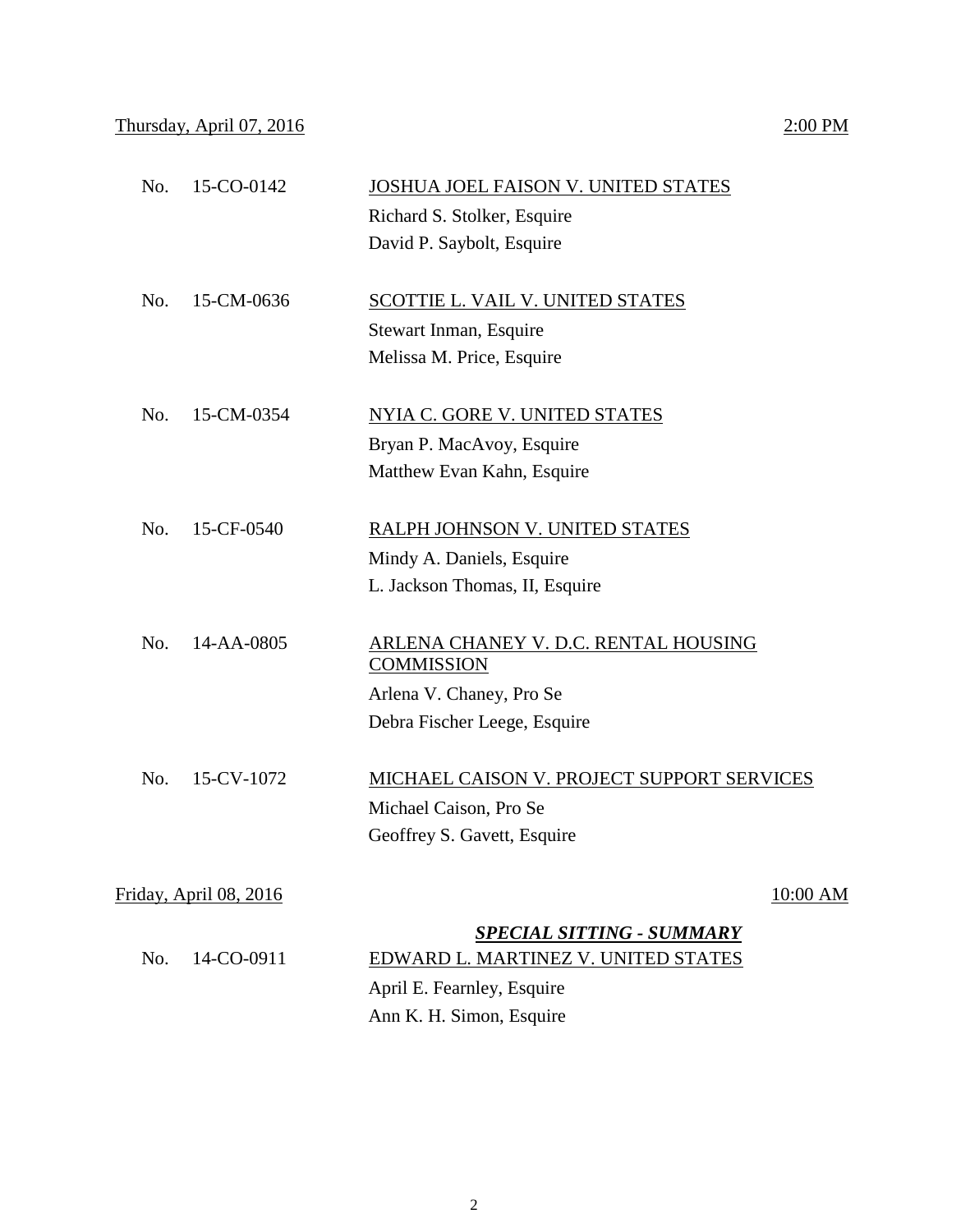| No. | 14-CF-1233                     | ASHLEY L. MORROW V. UNITED STATES                             |
|-----|--------------------------------|---------------------------------------------------------------|
|     |                                | Joseph A. Virgilio, Esquire                                   |
|     |                                | Daniel J. Lenerz, Esquire                                     |
| No. | 15-CF-0013                     | LEON D BOYD V. UNITED STATES                                  |
|     |                                | Sicilia C. Englert, Esquire                                   |
|     |                                | Danny Lam Nguyen, Esquire                                     |
| No. | 14-CF-0975                     | <b>JASON C WHREN V. UNITED STATES</b>                         |
|     |                                | Michael L. Spekter, Esquire                                   |
|     |                                | Matthew Evan Kahn, Esquire                                    |
| No. | 14-AA-1253                     | SAUNDRA TAYLOR V. D.C. DEPT OF EMPLOYMENT<br><b>SERVICES</b>  |
| No. | 15-AA-0593                     | SAUNDRA TAYLOR V. D.C. DEP'T OF EMPLOYMENT<br><b>SERVICES</b> |
|     |                                | Saundra Taylor, Pro Se                                        |
|     |                                | Curtis B. Hane, Esquire                                       |
| No. | 15-FM-1033                     | REBECCA MCCABE V. GEORGE L. MCCABE, JR.                       |
|     |                                | Paul D. Hunt, Esquire                                         |
|     |                                | George L. McCabe, Jr., Pro Se                                 |
| No. | 15-CV-0990                     | DAVID JOHNSON V. METRO                                        |
|     |                                | David Johnson, Pro Se                                         |
|     |                                | Nicholas L. Phucas, Esquire                                   |
|     | <u>Tuesday, April 12, 2016</u> | $2:00$ PM- $\bf{B}$                                           |
|     |                                |                                                               |
| No. | 15-CT-0513                     | MICHAEL GREGORY COOK V. DISTRICT OF<br><b>COLUMBIA</b>        |
|     |                                | Sean R. Day, Esquire                                          |
|     |                                | Janice Y. Sheppard, Esquire                                   |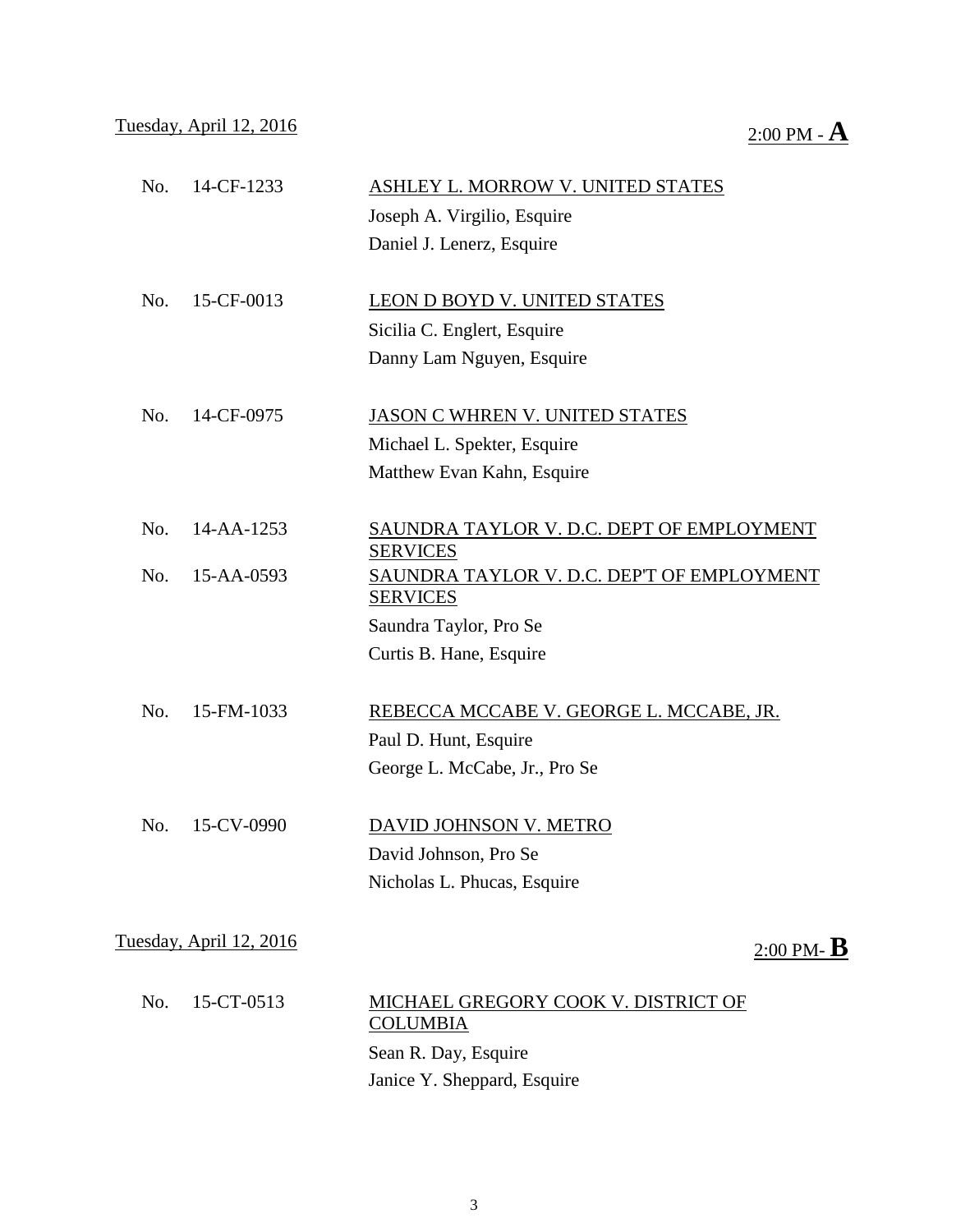| No. | 15-CM-0796                    | LATEASA B. HILL V. UNITED STATES                                    |
|-----|-------------------------------|---------------------------------------------------------------------|
|     |                               | S. Jamison Koehler, Esquire                                         |
|     |                               | L. Jackson Thomas, II, Esquire                                      |
| No. | 15-CM-0265                    | CARLTON D. HAMMOND V. UNITED STATES                                 |
| No. | 15-CM-0266                    | <b>CARLTON D. HAMMOND V. UNITED STATES</b>                          |
|     |                               | Joseph Mokodean, Esquire                                            |
|     |                               | Jay Apperson, Esquire                                               |
| No. | 15-AA-0775                    | KWAKWEA STRIPLING V. D.C. DEP'T OF EMPLOYMENT<br><b>SERVICES</b>    |
|     |                               | David M. Snyder, Esquire                                            |
|     |                               | Joel E. Ogden, Esquire                                              |
| No. | 15-PR-0268                    | GLENN A. DAVIS V. TEL-COURT COOPERATIVE<br><b>ASSOCIATION, INC.</b> |
|     |                               | Glenn A. Davis, Pro Se                                              |
|     |                               | Jonathan K. Tycko, Esquire                                          |
| No. | 15-CV-0956                    | <b>NABIL ASTERBADI V. CIT GROUP EQUIPMENT</b><br>FINANCING, INC.    |
|     |                               | David B. Lamb, Esquire                                              |
|     |                               | Steven N. Leitess, Esquire                                          |
|     | <u>Friday, April 15, 2016</u> | 2:00 PM                                                             |
| No. | 14-CT-0879                    | JAMES A. DICKSON V. DISTRICT OF COLUMBIA                            |
|     |                               | Nicholas Elton, Esquire                                             |
|     |                               | John D. Martorana, Esquire                                          |
|     |                               |                                                                     |
| No. | 14-CF-1156                    | JERON DEANGELO REID V. UNITED STATES                                |
|     |                               | Cecily Baskir, Esquire                                              |
|     |                               | Nicholas P. Coleman, Esquire                                        |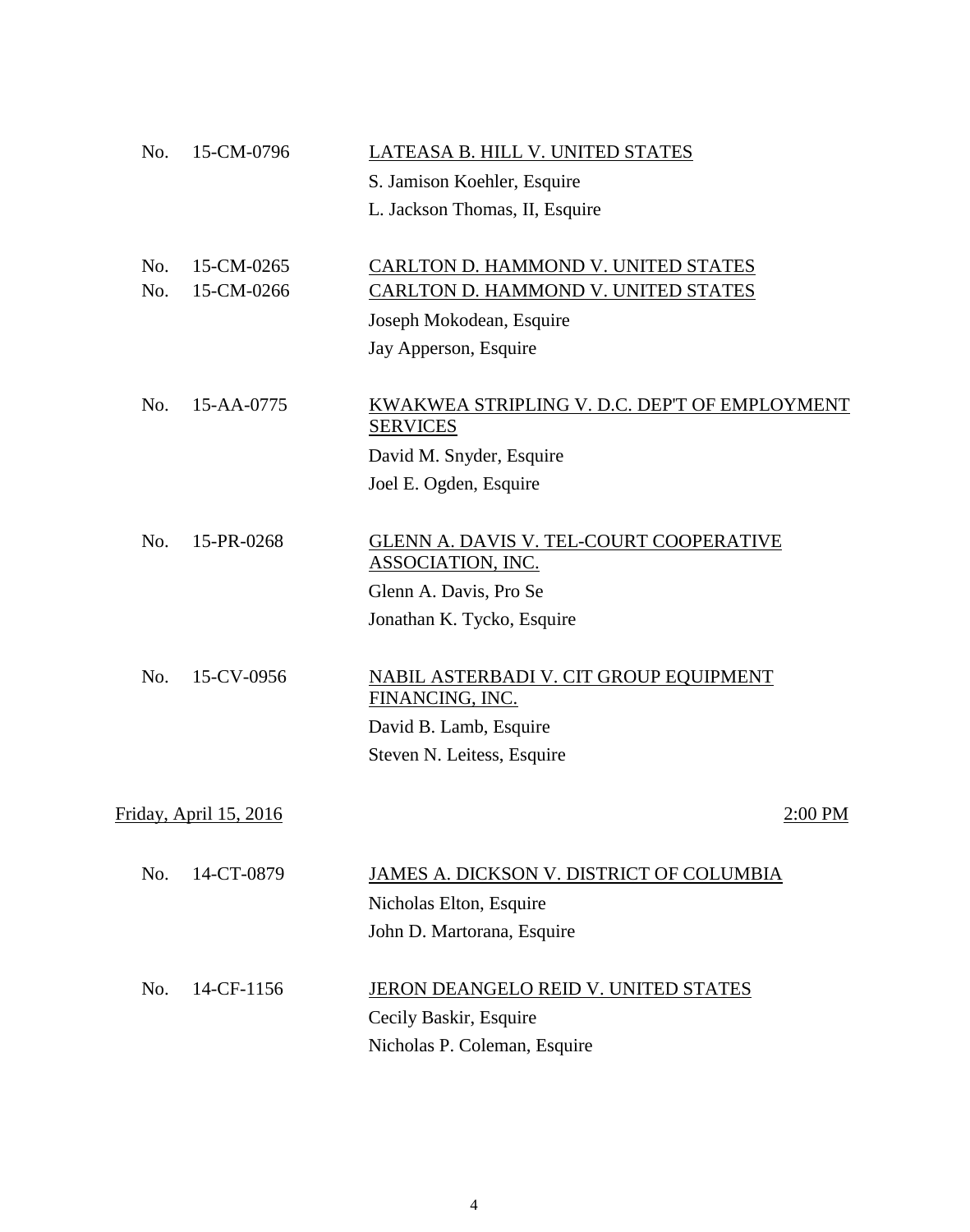| No. | 15-AA-0779                     | VILMA F. CERON V. D.C. DEP'T OF EMPLOYMENT<br><b>SERVICES</b> |
|-----|--------------------------------|---------------------------------------------------------------|
|     |                                | David M. Snyder, Esquire                                      |
|     |                                | Barry D. Bernstein, Esquire                                   |
| No. | 15-BG-1294                     | IN RE: DANIEL M. WEMHOFF                                      |
|     |                                | <b>BAR REGISTRATION NO. 420233</b>                            |
|     |                                | Wallace E. Shipp, Esquire                                     |
|     |                                | Daniel M. Wemhoff, Pro Se                                     |
| No. | 15-FM-0379                     | <b>GWENDOLYN LITTMAN V. ANDREW CACHO</b>                      |
|     |                                | Gwendolyn Littman, Pro Se                                     |
|     |                                |                                                               |
| No. | 15-CV-0842                     | CHANNIE BELL V. DC WATER & SEWER AUTHORITY,<br>ET AL          |
|     |                                | Geoffrey D. Allen, Esquire                                    |
|     |                                | Tamika L. Taylor, Esquire                                     |
|     |                                | Maurice Jagne-Shaw, Esquire                                   |
|     |                                |                                                               |
|     | <u>Tuesday, April 19, 2016</u> | $2:00$ PM                                                     |
| No. | 15-CT-0055                     | MAURICO SHAVON MCKIE V. DISTRICT OF COLUMBIA                  |
|     |                                | S. Jamison Koehler, Esquire                                   |
|     |                                | John D. Martorana, Esquire                                    |
| No. | 15-CM-0479                     | <b>KERRY T. MASON V. UNITED STATES</b>                        |
|     |                                | Nigel Barrella, Esquire                                       |
|     |                                | Vivian E. Kim, Esquire                                        |
| No. | 15-CF-0807                     | MICHELLE EDWARDS V. UNITED STATES                             |
|     |                                | Christine Pembroke, Esquire                                   |
|     |                                | L. Jackson Thomas, II, Esquire                                |
|     |                                |                                                               |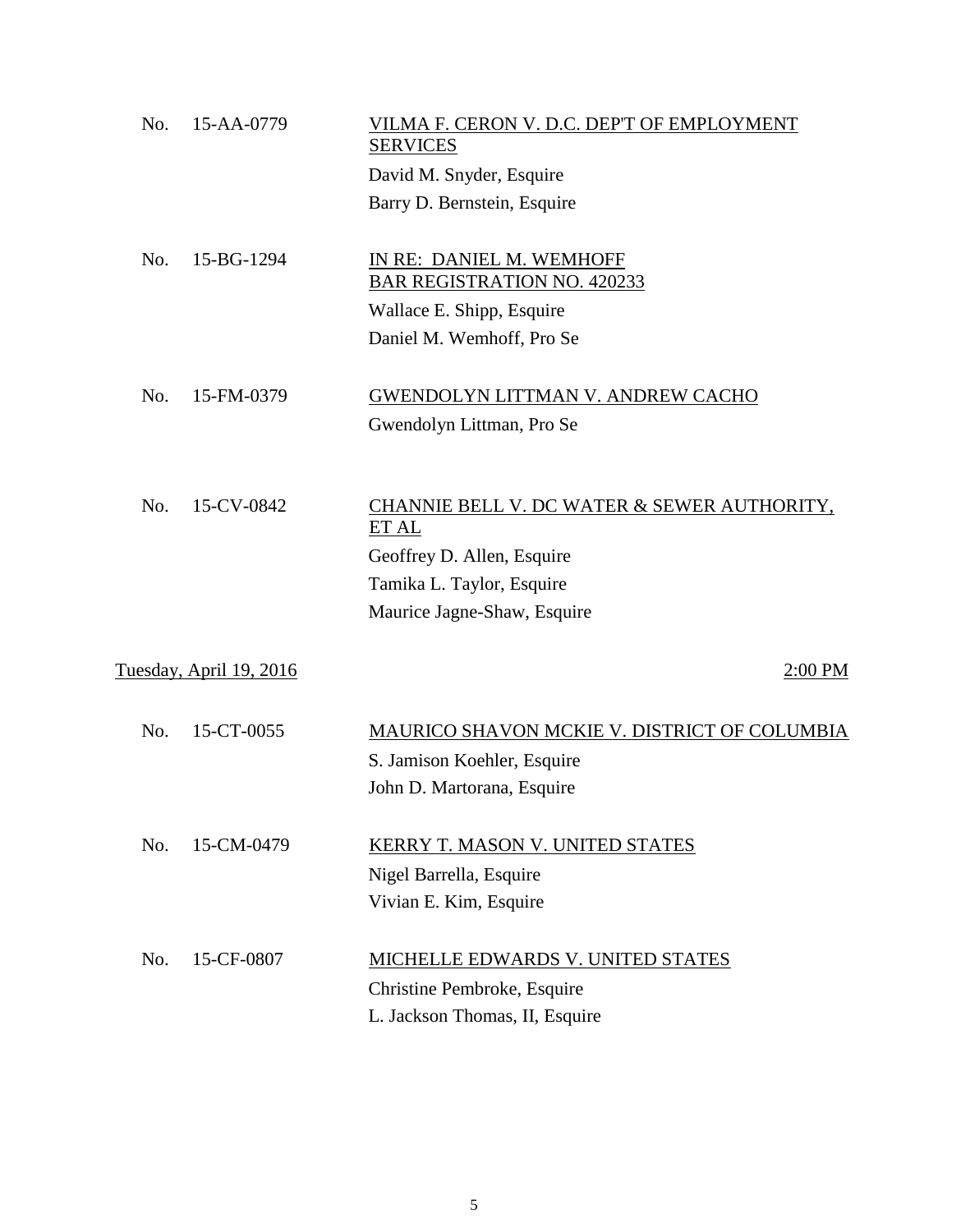| No. | 14-AA-1290               | GUANGSHA WANG V. D.C. ALCOHOLIC BEVERAGE<br><b>CONTROL BOARD</b> |
|-----|--------------------------|------------------------------------------------------------------|
|     |                          | Guangsha Wang, Pro Se                                            |
|     |                          | Brian R. Bregman, Esquire                                        |
| No. | 15-FM-0918               | HAROLD REID HOKE, JR. V. DANIELLE MYERS HOKE                     |
|     |                          | Harold Reid Hoke, Jr., Pro Se                                    |
|     |                          | Amy B. Strent, Esquire                                           |
| No. | 15-CV-1068               | DONNA MARSDEN V. DISTRICT OF COLUMBIA                            |
|     |                          | Bernadette Sargeant, Esquire                                     |
|     |                          | Richard S. Love, Esquire                                         |
|     | Thursday, April 21, 2016 | 2:00 PM                                                          |
| No. | 14-CF-0868               | JAMES EARL BLACKMON V. UNITED STATES                             |
|     |                          | Matthew Kaplan, Esquire                                          |
|     |                          | Ann K. H. Simon, Esquire                                         |
| No. | 15-CF-0539               | KAMARA MUSTAFA HOFFLER V. UNITED STATES                          |
|     |                          | Donald L. Dworsky, Esquire                                       |
|     |                          | Marina A. Torres, Esquire                                        |
| No. | 15-CM-0653               | CHRISTOPHER A. MONTOYA V. UNITED STATES                          |
|     |                          | Montrell L. Scaife, Esquire                                      |
|     |                          | Edward G. Burley, Esquire                                        |
| No. | 15-AA-0742               | JACQUELYN TOMPKINS V. D.C. DEP'T OF                              |
|     |                          | <b>EMPLOYMENT SERVICES</b>                                       |
|     |                          | Justin M. Beall, Esquire                                         |
|     |                          | Mark H. Dho, Esquire                                             |
| No. | 14-FS-1280               | IN RE: D.E., APPELLANT                                           |
|     |                          | Stephanie Johnson, Esquire                                       |
|     |                          | John D. Martorana, Esquire                                       |